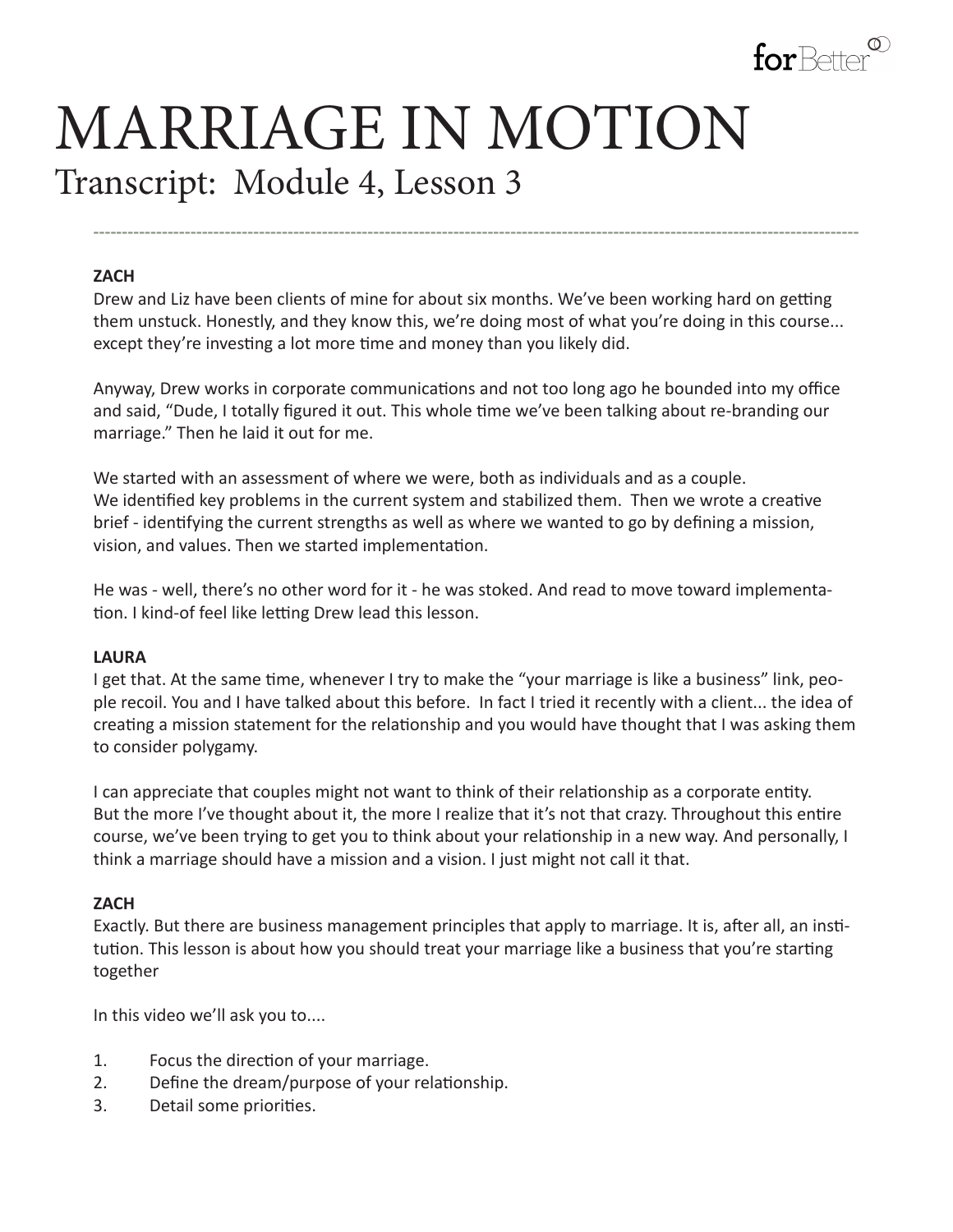- 4. Adopt an intentional future .
- 5. Commit to actual practical plans..
- 6. To become clear about your "next step".

I hope you noticed that, for all of the modules that came before this one, we've told you what you'll learn. Today, we're asking you to do the teaching. That's why we said "we'll ask" instead of "you'll learn."

# **LAURA**

It's our way of saying you're about to be on your own. It's time for you to chart your own course. So the focus for today is: **Mission, vision, & values are essential are necessary to guide your path forward..** 

## **LAURA**

Ok. Let's start with focus. You know that thing they say...if you aim at nothing you'll hit it every time. You've come a long way since you started the course. I know that's true because you're still here. If you weren't working, you'd find way more entertaining and mind numbing things to do with your internet time.

But now I'm asking you to focus. Your marriage needs a set of core values, ideals, goals. Do you believe in a higher power? I'm not necessarily talking about God, whatever you call him or her, though that's a fine place to base your values. I'm talking about that thing that's bigger than you and your marriage that somehow guides your choices and, ultimately, your relationship.

Call it your North Star. Maybe it's generosity. Or adventure. Or wealth building. If you don't have a focus, you'll remain stuck. This lesson's activity sheet will ask you to spend some time with this and the rest of the questions. We'll give you some ideas.

But if you were starting a business together, you'd want to know what your focus was, right?

## **ZACH**

Yes, that's right. You'd also want to know what your dream was. We asked you to dream in the last lesson. In that case it was to dream about a specific issue. But you need to have a dream for your relationship as well. We asked about this way back in the first module when we proposed the magic "It's all better" fairy. That fairy was really your dream fairy.

But let me ask you a different kind of question about your dream for your marriage. What can your marriage do to make a significant difference in your lifetime?

Think about it. Could it change the entire DNA of your family tree? Could it right a wrong? Could it teach a lesson to your kids.

Can I tell you something about your kids? One day, maybe 30 years from now, they're going to be on my couch. Or probably Laura's because I'll be super old by then...and they're going to tell the story of their family. That's you. They'll be talking about you. Whatever comes out of their mouth...it matters. Do you want to direct that out of your dream, or just see what happens.

Here's a second question...If you're clear about your dream, are you collecting data, having discussions and making decisions that will help you move toward it? What is the single best indicator that you're making progress toward that dream? Write it down...on the activity sheet.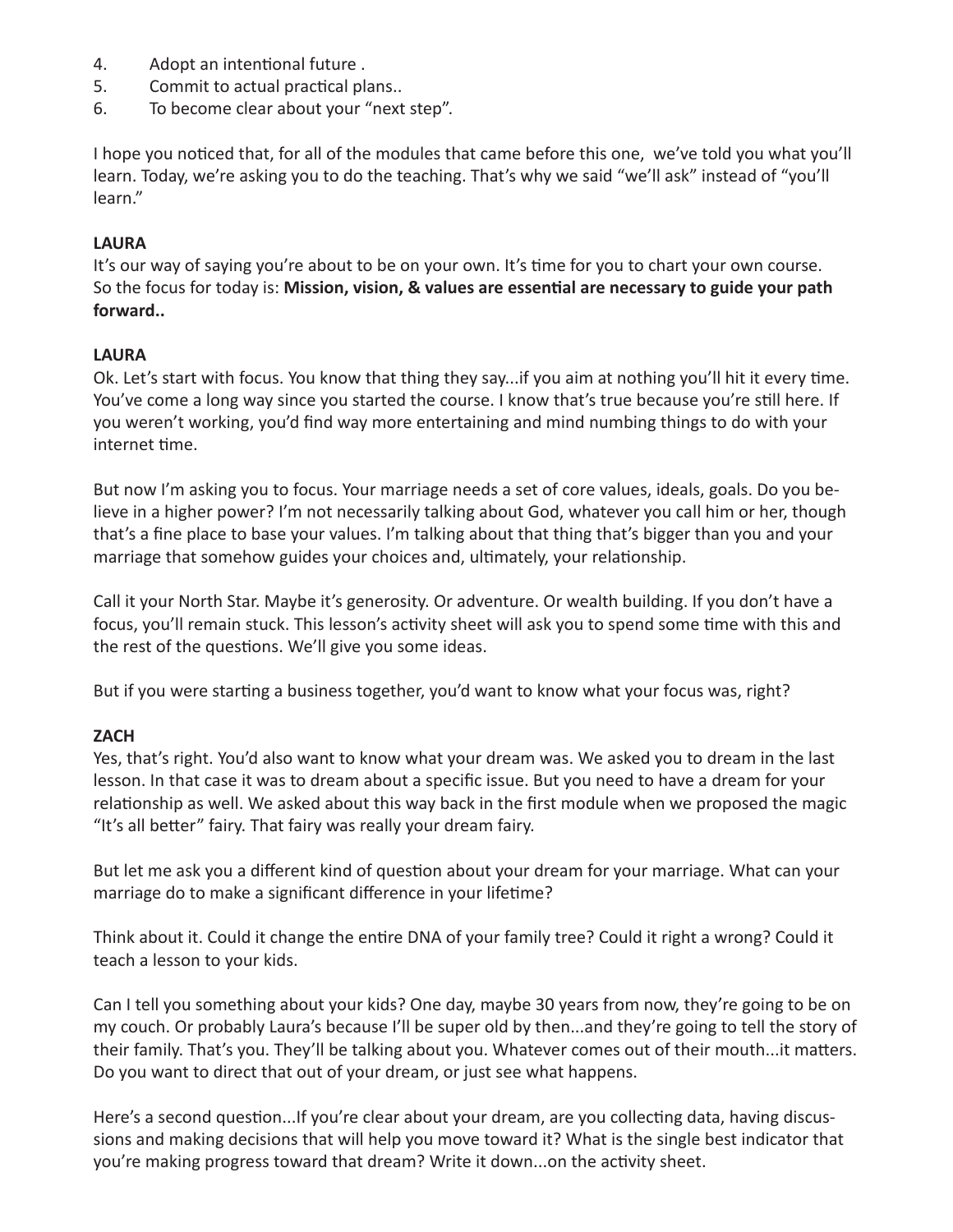#### **LAURA**

Ask #3 - Could you detail some priorities to help you move toward your dream?

For example, if you could accomplish only three measurable priorities between now and "until death do you part", what would they be? What about if you could only accomplish three things in the next 90 days? If you were a business, you would need to be really clear about what you were working on and by when.

Your priority might be to strengthen your friendship. It might be to get better at conflict. It might be to become more passionate dreamers. All of those things are important. But you can't work on all of them at once. Even if you just ranked those three, you'd at least have some clarity about how to direct your time and energy. There might also be something else on your list.

You know the deal, write it down.

#### **ZACH**

What do you hear when I say, "in the future"? What about when I say "pretty soon"? Or even "next"? Each of those is out there somewhere, but where? You need to know... especially if you're not clear that those words mean the same thing to you both.

So, let's choose a hypothetical future. Say, ten years. How old will you be in 10 years? What do you want your story to be in 10 years? Remember when we talked about befores and afters in your relationship? Will you look back 10 years from now and say "We took this MARRIAGE in MOTION course online and it really changed the direction of our relationship?"

If not, why not - please do let us know - and also start looking for the next best option to help you get you to the relationship you want. If you think the answer might be yes, dude...you need a plan. What will you do "next" and by "next" I mean, next week.

My mentor's mentor is an incredibly successful and effective management consultant. I have to confess that I stole a lot of this lesson from the things I learned from them both. My mentor is George. His mentor is Bobb Biehl. Bobb is a champion of the "one word focus".

If you think about "next week" or even "next year" what single word captures your mission? What would it be like for you to proactively live into that word? What practical steps could you take? What roadblocks need your attention?

## **LAURA**

This brings us to our final ask for the lesson. We're about to cut you loose and we need you commit to actual practical plans beyond this course.

A little earlier I asked you, could accomplish only three things in the next 90 days. Once you write those down, I want you to write down three practical steps that you can take to move toward those accomplishments. So now you have nine practical steps.

But I want you to go even further, I want you to list three things you can do to move each of those nine things along. This is super specific and may seem to granular, but remember, it's small wins that make big changes. You need to do small faithful things, consistently over time in order to create actual transformation.